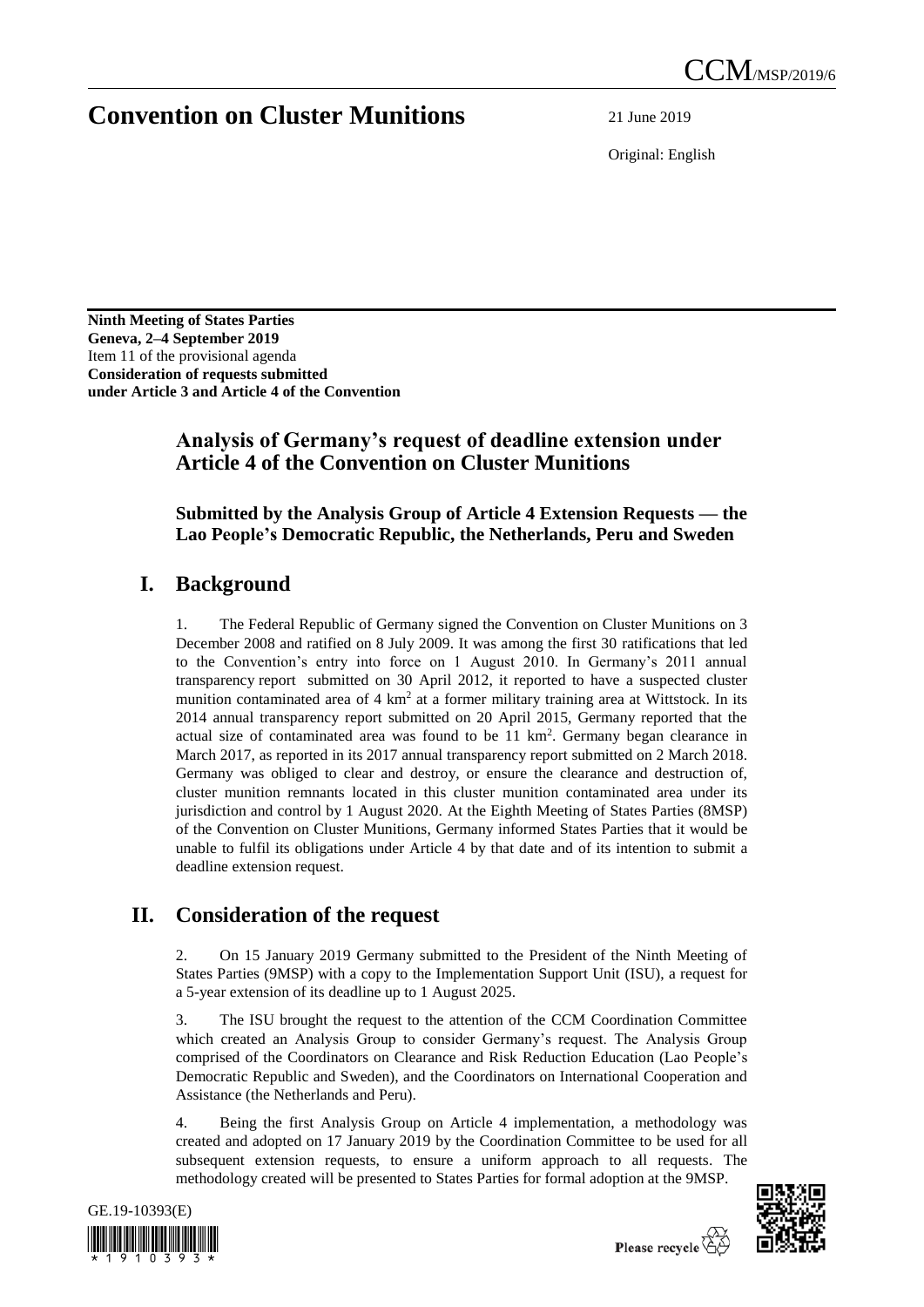5. The ISU made an initial assessment on Germany's extension request submitted on 11 December 2018 to ensure that it did not lack any critical component. Thereafter, a formal submission was made on 15 January 2019 which was forwarded to the Analysis Group for its consideration.

6. In preparation of the preliminary report, the Analysis Group held a consultative meeting on 23 January 2019 with two organizations that offer relevant expertise: the Cluster Munition Coalition (CMC) and the Geneva International Centre for Humanitarian Demining (GICHD). Following the meeting, on 30 January 2019 the Analysis Group requested additional information from Germany to facilitate the analysis. On 12 February 2019, Germany provided its response to the questions of the Analysis Group.

7. On behalf of the 9MSP President, the ISU on 26 February 2019 informed States Parties to the Convention that Germany had submitted its extension request and that its request and clarifications sought by the Analysis Group had been made available on the CCM website.

8. Germany's extension request indicates that it had identified a suspected area of contamination of 11 km<sup>2</sup> (1,100 hectares) at the former military training area at Wittstock and that the 8.contamination was discovered by chance in 2011. The site had been continuously used for military training purposes from 1953 to 1993 and has since become part of a natural reserve. However, due to its large-scale, intensive contamination with unexploded ordnance, the Wittstock site remains closed to public access.

9. Germany reports that a technical survey of the contaminated site was not possible due to the vegetation covering the area and the special hazards posed by cluster munition remnants and other explosive ordnance. Responding to the Analysis Group's query on considering the application of technical survey, Germany clarifies its survey methods and that a technical survey has not been necessary, to date. Nevertheless, Germany would consider using a technical survey methodology if future clearance areas would be found to be without cluster munition remnants.

10. The request indicates that the total area cleared as of 31 December 2018 was 122 hectares, of which 75 hectares were cleared in 2018. Germany reports the quantity and types of cluster munitions found and destroyed.

11. Germany requests an additional 5 years to complete the clearance of its contaminated site, by providing its clearance rate with information on expected number of personnel and annual personnel work days. Based on its current clearance rate of 150-200 hectares per year, it expects clearance to be completed by the end of 2024 and documentation to be finalized in 2025. A detailed annual breakdown is provided in the request.

12. The Analysis Group had sought clarification on whether temporary decrease in staff levels was taken into consideration in the indicated clearance rates. In Germany's response, it clarifies how the clearance rate was calculated, and assures that it has taken various factors into consideration and expects the average clearance rate to be maintained in the future.

#### **III. Conclusions**

13. The Analysis Group notes with appreciation that Germany will fully fund the clearance operation through its own sources and therefore a strategy to ensure external support for funding was not necessary. The Analysis Group further notes that national and regional regulations, including regulations to protect the environment, in effect limits the amount of land that can be cleared on an annual basis. Also staffing of the clearance operation is limited to personnel licensed under German regulations to carry out these activities.

14. The Analysis Group notes with satisfaction that the information provided, in the request and in the subsequent response to the questions of the Analysis Group, is comprehensive, complete and clear. The Group further notes that the work plan presented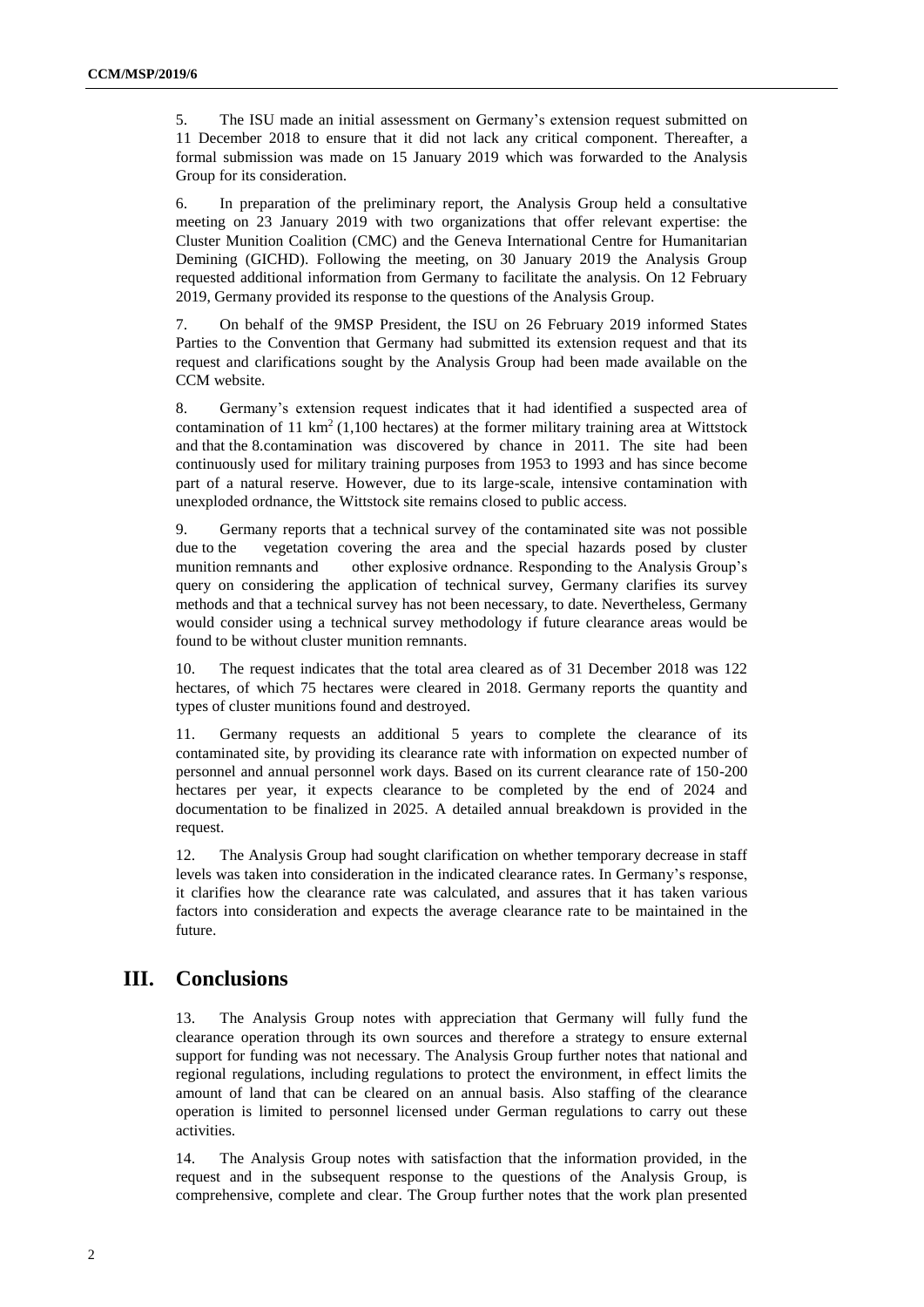by Germany is ambitious and workable and can be monitored. The Group notes that the workplan is dependent on the amount of days that are available for preparation of land for clearance operations, and that there is a risk that due to weather conditions this may vary, and also that more detailed planning is only possible on a shorter-term basis.

15. The Analysis Group notes that the Convention would benefit from Germany reporting annually through its Article 7 reports and at Meetings of States Parties or Review Conferences the following:

(a) Progress made on land cleared of cluster sub-munitions, as well as information on the submunitions that have been cleared.

(b) Updated information on remaining contamination.

(c) Updated detailed plan for the subsequent year, if possible, also for the following years.

(d) Other relevant information.

16. The Analysis Group notes the importance, in addition to Germany reporting to the States Parties as noted above, of keeping the States Parties regularly apprised of other pertinent developments regarding the implementation of Article 4 during the period covered by the request at Meeting of States Parties or Review Conferences

### **IV. Draft Decision on the Article 4 Extension Request submitted by Germany**

17. The Meeting assessed the request submitted by Germany for an extension of its deadline for completing the clearance and destruction of cluster munition remnants in accordance with Article 4.1 of the Convention, agreeing to grant the request for an extension until 1 August 2025.

18. In granting the request, the Meeting acknowledged that Germany declared that it would complete clearance in 2024 and finalize documentation in 2025 and hence fulfil its Article 4 obligations by the extended deadline.

19. In granting the request, the Meeting noted that Germany highlighted factors which could limit the amount of land cleared on an annual basis such as national and regional regulations, weather conditions and staffing of clearance operations. These challenges had been into consideration in its plan and Germany is fully committed to maintaining its average clearance rate over the entire extension period.

20. In granting the request, the Meeting noted that while Germany had stated that the use of technical survey was not possible due to the vegetation covering the contaminated area and the special hazards posed by cluster munition remnants, it would consider adapting its methodologies depending on findings to ensure full and expedient implementation of its Article 4 obligations.

21. In granting the request, the Meeting notes that Germany will fully fund the clearance operations through its own resources and therefore a strategy to ensure external support for funding is not necessary.

22. Also, in granting the request, the Meeting noted that Germany's plan is workable, lends itself to be monitored and clearly states which factors could affect the pace of implementation. The Meeting further noted that the plan is ambitious and that its success is dependent on the amount of days that are available for preparation of land for clearance operations, weather conditions and staffing.

23. In this regard, the Meeting noted that the Convention would benefit from Germany reporting annually through Article 7 reports and at Meetings of States Parties or Review Conferences on the following:

(a) Progress made on land cleared from cluster munition remnants, as well as information on the cluster munition remnants that have been cleared.